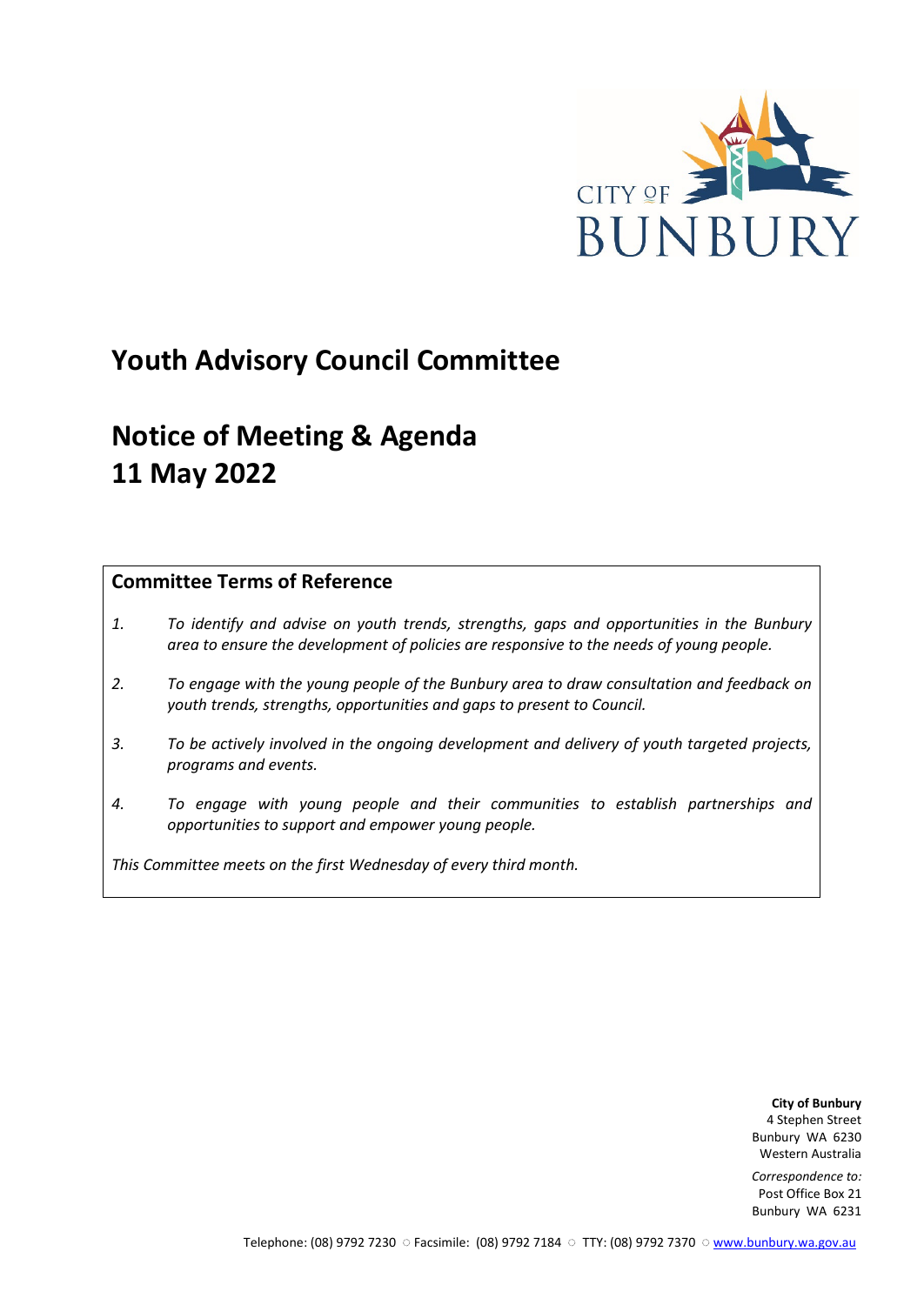### **Table of Contents**

| Item No |      | Subject | Page No |
|---------|------|---------|---------|
| 1.      |      |         |         |
| 2.      |      |         |         |
| 3.      |      |         |         |
| 4.      |      |         |         |
|         | 4.1  |         |         |
|         | 4.2  |         |         |
| 5.      |      |         |         |
| 6.      |      |         |         |
| 7.      |      |         |         |
| 8.      |      |         |         |
|         | 8.1  |         |         |
|         | 8.2  |         |         |
|         | 8.3  |         |         |
| 9.      |      |         |         |
| 10.     |      |         |         |
|         | 10.1 |         |         |
|         | 10.2 |         |         |
|         |      |         |         |
|         |      |         |         |
|         | 12.1 |         |         |
|         | 12.2 |         |         |
|         |      |         |         |
| 14.     |      |         |         |
|         |      |         |         |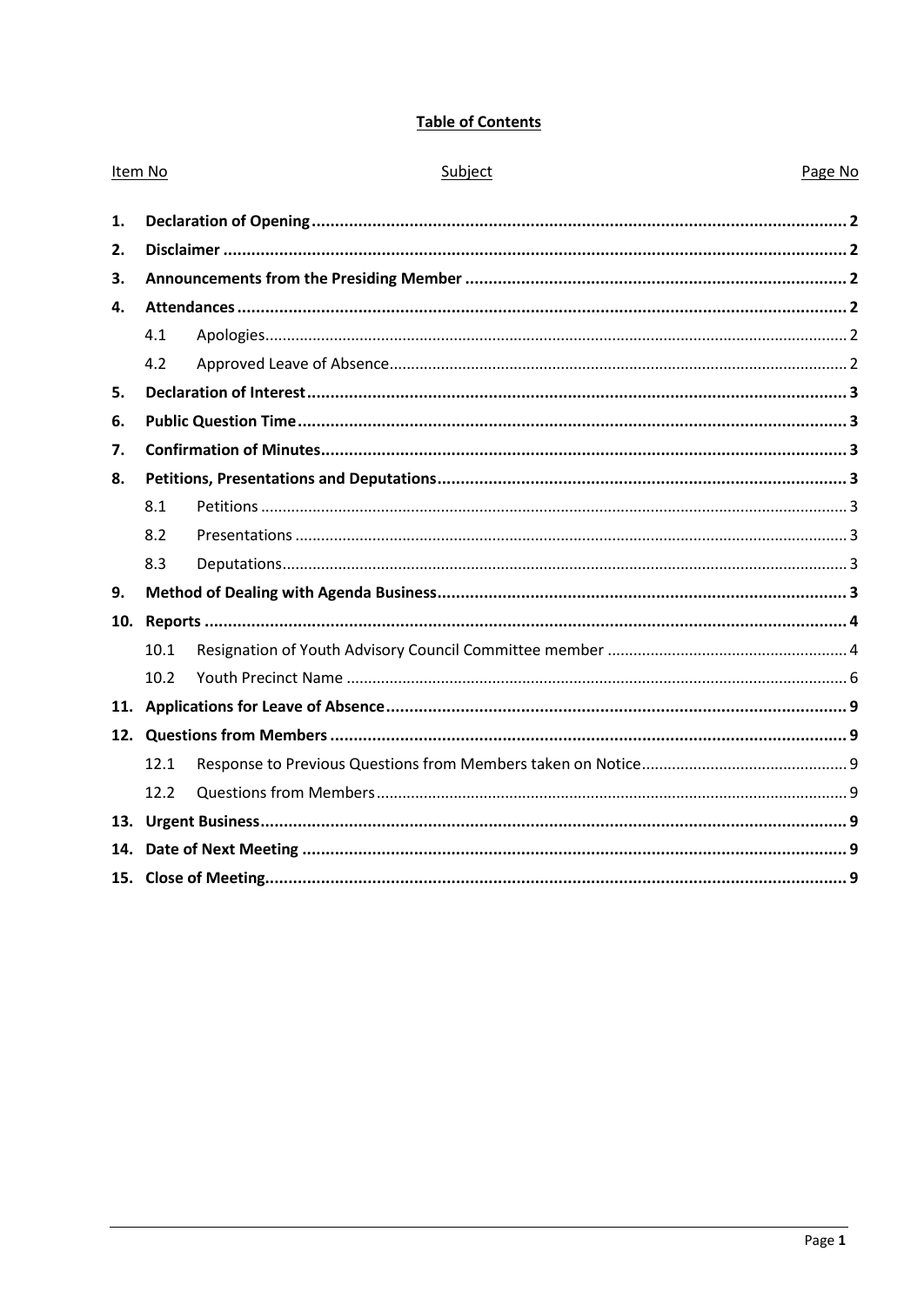# **Acknowledgement of Country**

\_\_\_\_\_\_\_\_\_\_\_\_\_\_\_\_\_\_\_\_\_\_\_\_\_\_\_\_\_\_\_\_\_\_\_\_\_\_\_\_\_\_\_\_\_\_\_\_\_\_\_\_\_\_\_\_\_\_\_\_\_\_\_\_\_\_\_\_\_\_\_\_\_\_\_\_\_\_\_\_\_\_\_\_\_\_\_\_\_\_\_\_\_\_\_

We acknowledge the Traditional Custodians of this land, the Wardandi Noongar people, and pay our respects to Elders past, present and future.

### **Vision**

Bunbury: welcoming and full of opportunities.

### **Organisational Values**

### #WEARECOB

|                         | We are one team<br>We keep each other safe         |
|-------------------------|----------------------------------------------------|
| <b>WE ARE COMMUNITY</b> | We display empathy and respect                     |
|                         | We have fun and celebrate our successes            |
|                         | We work together to achieve great outcomes         |
|                         | We are open to opportunities                       |
|                         | We actively listen and think things through        |
| <b>WE ARE OPEN</b>      | We are inclusive and treat everyone equally        |
|                         | We are honest and open in our communications       |
|                         | We are open to feedback to improve our performance |
|                         | We lead the change, we own it                      |
|                         | We trust and empower each other                    |
| <b>WE ARE BRAVE</b>     | We have the difficult conversations early          |
|                         | We hold ourselves to the highest standard          |
|                         | We have the courage to improve and simplify        |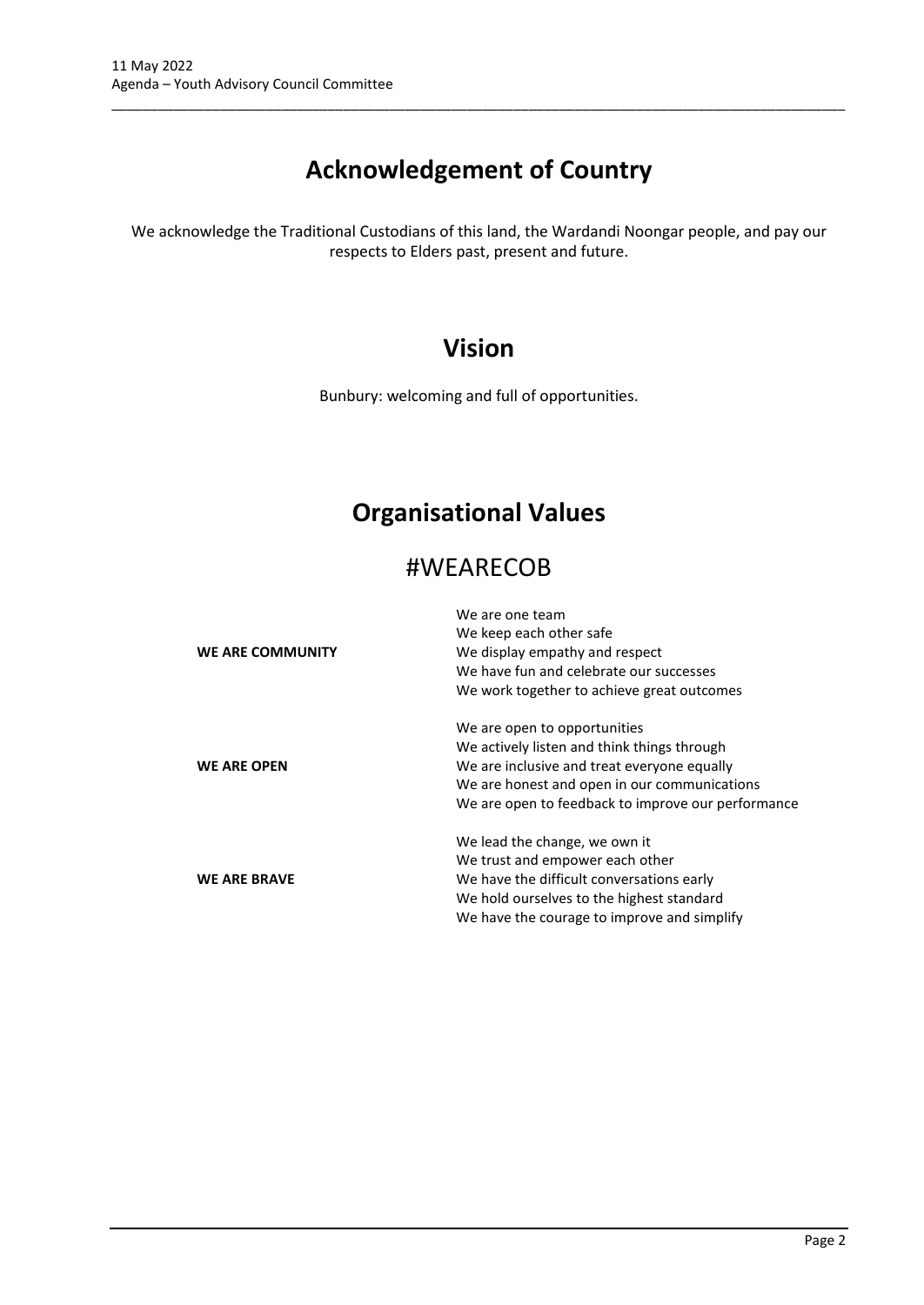

## **Youth Advisory Council Committee Meeting**

## **Notice of Meeting**

Dear Committee Members

The next Ordinary Meeting of the Youth Advisory Council Committee will be held in the Council Chambers, 4 Stephen Street, Bunbury on 11 May 2022 at 4.30pm.

Signed:

Beenwas

**Elizabeth Denniss Manager Community Connection**

### **Agenda 11 May 2022**

Members of the public to note that recommendations made by this committee are not final and will be subject to adoption (or otherwise) at a future meeting of the Bunbury City Council.

| Committee Members:  |                        |  |
|---------------------|------------------------|--|
| <b>Member Name</b>  | <b>Representing</b>    |  |
| Bella Burgemeister  | Youth Community        |  |
| Daisy Pilsworth     | Youth Community        |  |
| Mikaela Kerwin      | <b>Youth Community</b> |  |
| Gemma Bray          | <b>Youth Community</b> |  |
| Scarlett Brown      | <b>Youth Community</b> |  |
| Hannah Moyle        | <b>Youth Community</b> |  |
| Ashlee Piper        | <b>Youth Community</b> |  |
| Cory Crombie        | <b>Youth Community</b> |  |
| Rennae Tate         | Youth Community        |  |
| <b>Rylee Hewitt</b> | <b>Youth Community</b> |  |
| Bella Burgemeister  | Youth Community        |  |
| Daisy Pilsworth     | <b>Youth Community</b> |  |
| Mikaela Kerwin      | <b>Youth Community</b> |  |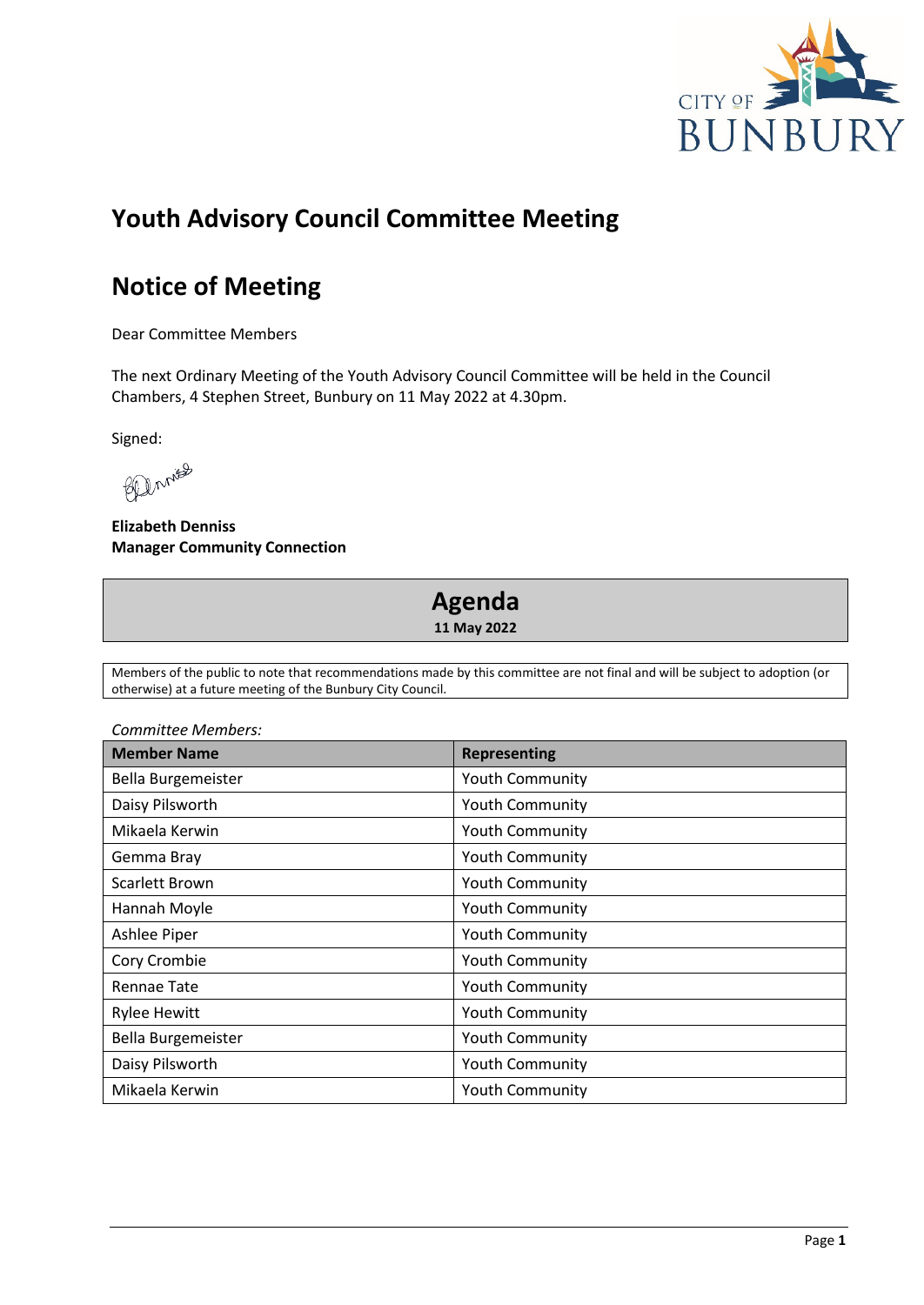*Ex-officio Members (non-voting):* 

| <b>Member Name</b> | Representing                     |
|--------------------|----------------------------------|
| l Cr Marina Quain  | <b>Councillor Representative</b> |
| Cr Amanda Yip      | <b>Councillor Representative</b> |

\_\_\_\_\_\_\_\_\_\_\_\_\_\_\_\_\_\_\_\_\_\_\_\_\_\_\_\_\_\_\_\_\_\_\_\_\_\_\_\_\_\_\_\_\_\_\_\_\_\_\_\_\_\_\_\_\_\_\_\_\_\_\_\_\_\_\_\_\_\_\_\_\_\_\_\_\_\_\_\_\_\_\_\_\_\_\_\_\_\_\_\_\_\_\_

*Support Staff:*

| <b>Name</b>        | <b>Title</b>                          |
|--------------------|---------------------------------------|
| l Danika Stevenson | Senior Community Partnerships Officer |
| Elizabeth Denniss  | <b>Manager Community Connections</b>  |

#### <span id="page-4-0"></span>**1. Declaration of Opening**

The Presiding Member declared the meeting open at \_\_\_\_\_\_ pm.

Please note Youth Advisory Council Committee decision from the meeting held 1 December 2021 which endorsed a rotational Presiding Member for a 12-month period.

Nominations were called for the position of Presiding Member for the period 11 May to 6 July 2022 (inclusive).

#### **Recommendation:**

That the YAC appoint \_\_\_\_\_\_\_\_\_\_\_\_\_\_\_\_\_\_\_\_\_\_\_\_\_\_ as Presiding Member for the period 11 May to 6 July 2022 (inclusive).

#### <span id="page-4-1"></span>**2. Disclaimer**

Not applicable to this committee.

#### <span id="page-4-2"></span>**3. Announcements from the Presiding Member**

#### <span id="page-4-3"></span>**4. Attendances**

<span id="page-4-4"></span>**4.1 Apologies**

#### <span id="page-4-5"></span>**4.2 Approved Leave of Absence**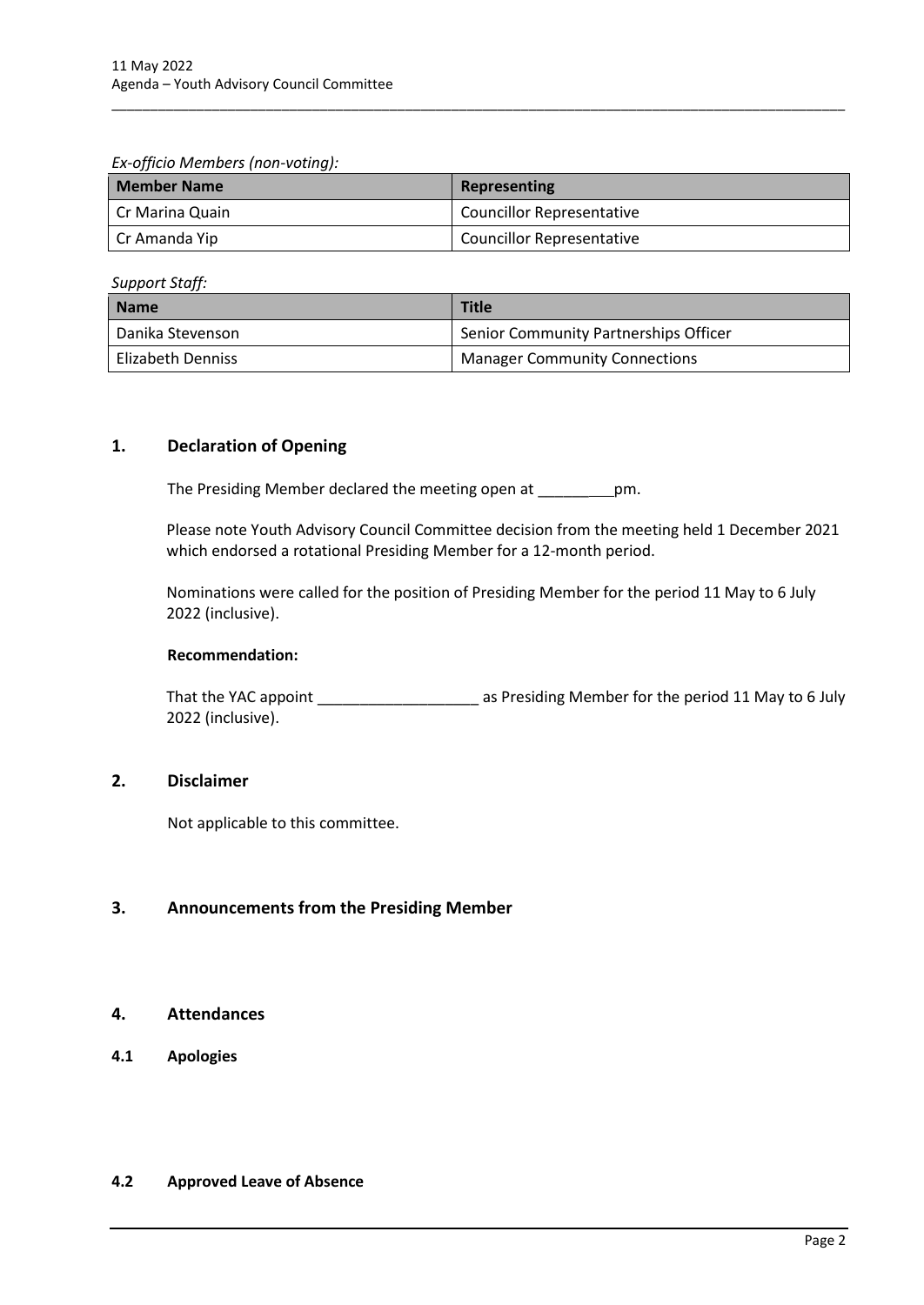#### <span id="page-5-0"></span>**5. Declaration of Interest**

IMPORTANT: Committee members to complete a "Disclosure of Interest" form for each item on the agenda in which they wish to disclose a financial/proximity/impartiality interest. They should give the form to the Presiding Member before the meeting commences. After the meeting, the form is to be forwarded to the Administration Services Section for inclusion in the Corporate Financial Disclosures Register.

\_\_\_\_\_\_\_\_\_\_\_\_\_\_\_\_\_\_\_\_\_\_\_\_\_\_\_\_\_\_\_\_\_\_\_\_\_\_\_\_\_\_\_\_\_\_\_\_\_\_\_\_\_\_\_\_\_\_\_\_\_\_\_\_\_\_\_\_\_\_\_\_\_\_\_\_\_\_\_\_\_\_\_\_\_\_\_\_\_\_\_\_\_\_\_

#### <span id="page-5-1"></span>**6. Public Question Time**

Not applicable to this committee.

#### <span id="page-5-2"></span>**7. Confirmation of Minutes**

The Minutes of the meeting of the Youth Advisory Council Committee Meeting held 1 December 2021 have been circulated.

#### **Recommendation**

The minutes of the Youth Advisory Council Committee Meeting held on 1 December 2021 are confirmed as a true and accurate record.

#### <span id="page-5-3"></span>**8. Petitions, Presentations and Deputations**

<span id="page-5-4"></span>**8.1 Petitions**

#### <span id="page-5-5"></span>**8.2 Presentations**

#### <span id="page-5-6"></span>**8.3 Deputations**

#### <span id="page-5-7"></span>**9. Method of Dealing with Agenda Business**

Items are dealt with in the order that they appear.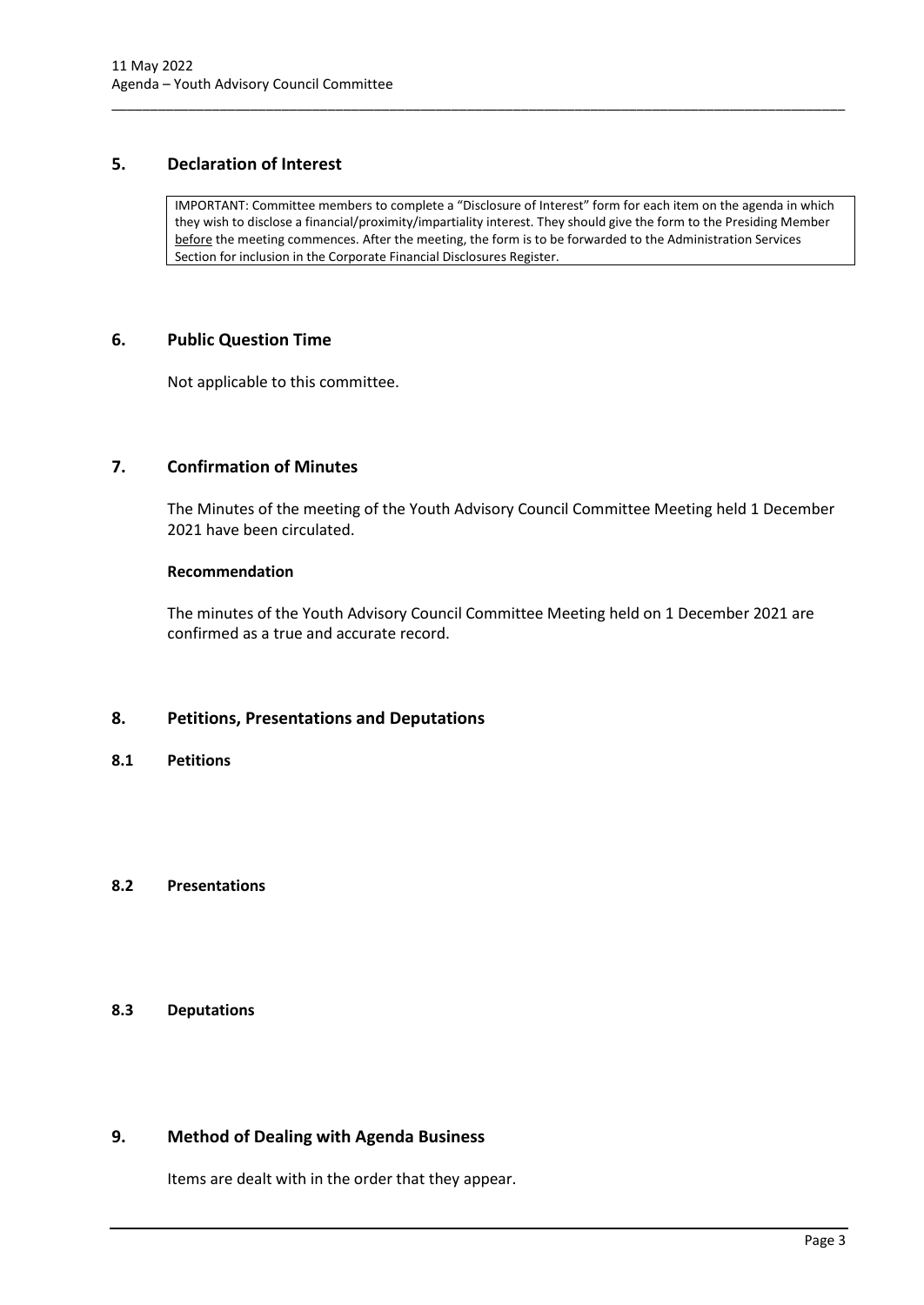#### <span id="page-6-0"></span>**10. Reports**

#### <span id="page-6-1"></span>**10.1 Resignation of Youth Advisory Council Committee member**

| <b>File Ref:</b>            | COB/526                                                 |          |                             |
|-----------------------------|---------------------------------------------------------|----------|-----------------------------|
| <b>Applicant/Proponent:</b> | Internal                                                |          |                             |
| <b>Responsible Officer:</b> | Danika Stevenson, Senior Community Partnerships Officer |          |                             |
| <b>Responsible Manager:</b> | Elizabeth Denniss, Manager Community Connection         |          |                             |
| Executive:                  | Gary Barbour, Director Sustainable Communities          |          |                             |
| <b>Authority/Discretion</b> | Advocacy                                                |          | Review                      |
|                             | Executive/Strategic                                     |          | Quasi-Judicial              |
|                             | Legislative                                             | $\times$ | <b>Information Purposes</b> |
| <b>Attachments:</b>         | Appendix 1: Resignation - Ashlee Piper                  |          |                             |

\_\_\_\_\_\_\_\_\_\_\_\_\_\_\_\_\_\_\_\_\_\_\_\_\_\_\_\_\_\_\_\_\_\_\_\_\_\_\_\_\_\_\_\_\_\_\_\_\_\_\_\_\_\_\_\_\_\_\_\_\_\_\_\_\_\_\_\_\_\_\_\_\_\_\_\_\_\_\_\_\_\_\_\_\_\_\_\_\_\_\_\_\_\_\_

#### **Summary**

The purpose of this report is to note the resignation of Ashlee Piper from the Youth Advisory Council Committee.

#### **Executive Recommendation**

That the Youth Advisory Council Committee request that Council:

- 1. Accept the resignation of Ashlee Piper from the Youth Advisory Council Committee.
- 2. Request the Chief Executive Officer formally thanks Ashlee Piper for her contribution in writing.
- 3. Endorse the advertisement of the vacant position.

*Voting Requirement: Simple Majority* 

#### **Strategic Relevance**

| Theme 1       | Our community and culture                                               |
|---------------|-------------------------------------------------------------------------|
| Goal          | A safe, healthy and cohesive community, with a rich cultural life, and  |
|               | supportive social environment                                           |
| Objective 1.6 | A community that provides for the particular needs of the young and the |
|               | old                                                                     |

#### **Regional Impact Statement**

The Youth Advisory Council Committee comprises of members from the Greater Bunbury region to represent surrounding shires of Capel, Dardanup and Harvey.

#### **Background**

Ashlee Piper was appointed to the YAC Committee by Bunbury City Council at the Ordinary Council Meeting held on 2 November 2021. This was the last nomination period for the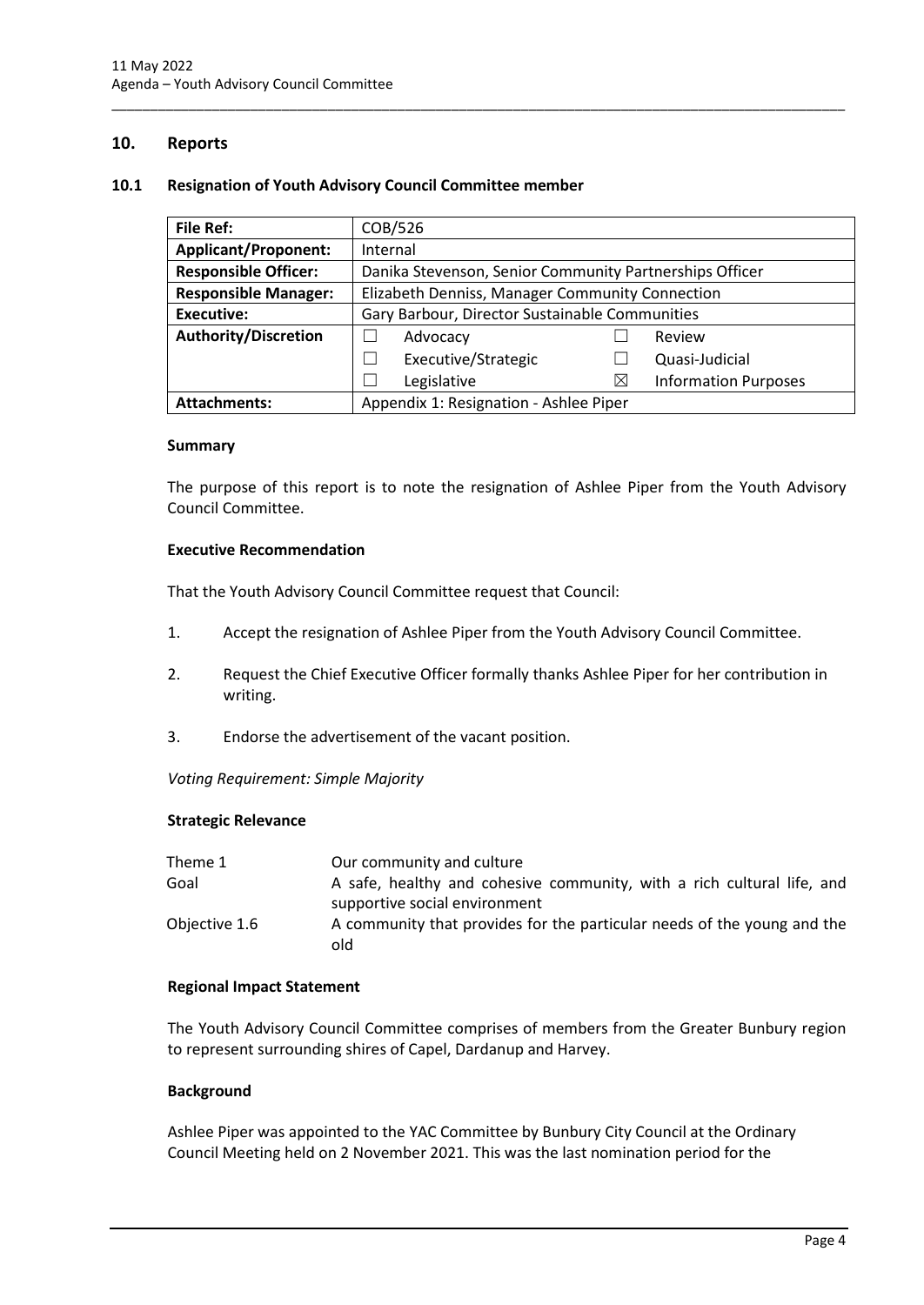Committee, to which four positions remained vacant. Therefore, there will now be five vacancies on the YAC Committee.

\_\_\_\_\_\_\_\_\_\_\_\_\_\_\_\_\_\_\_\_\_\_\_\_\_\_\_\_\_\_\_\_\_\_\_\_\_\_\_\_\_\_\_\_\_\_\_\_\_\_\_\_\_\_\_\_\_\_\_\_\_\_\_\_\_\_\_\_\_\_\_\_\_\_\_\_\_\_\_\_\_\_\_\_\_\_\_\_\_\_\_\_\_\_\_

#### **Council Policy Compliance**

Not applicable.

#### **Legislative Compliance**

*Local Government Act 1995.* 

#### **Officer Comments**

Ashlee Piper tendered her resignation on 21 April (**attached** at Appendix 1).

Information about the nomination period will be provided at the next YAC Committee meeting.

#### **Analysis of Financial and Budget Implications**

The advertisement of vacant positions will be handled through the operational budget allocated to the Youth Advisory Council Committee.

#### **Community Consultation**

Not applicable.

#### **Councillor/Officer Consultation**

Not applicable.

#### **Applicant Consultation**

Not applicable.

#### **Timeline: Council Decision Implementation**

A report will be prepared for the Ordinary Council Meeting held on 7 June 2022.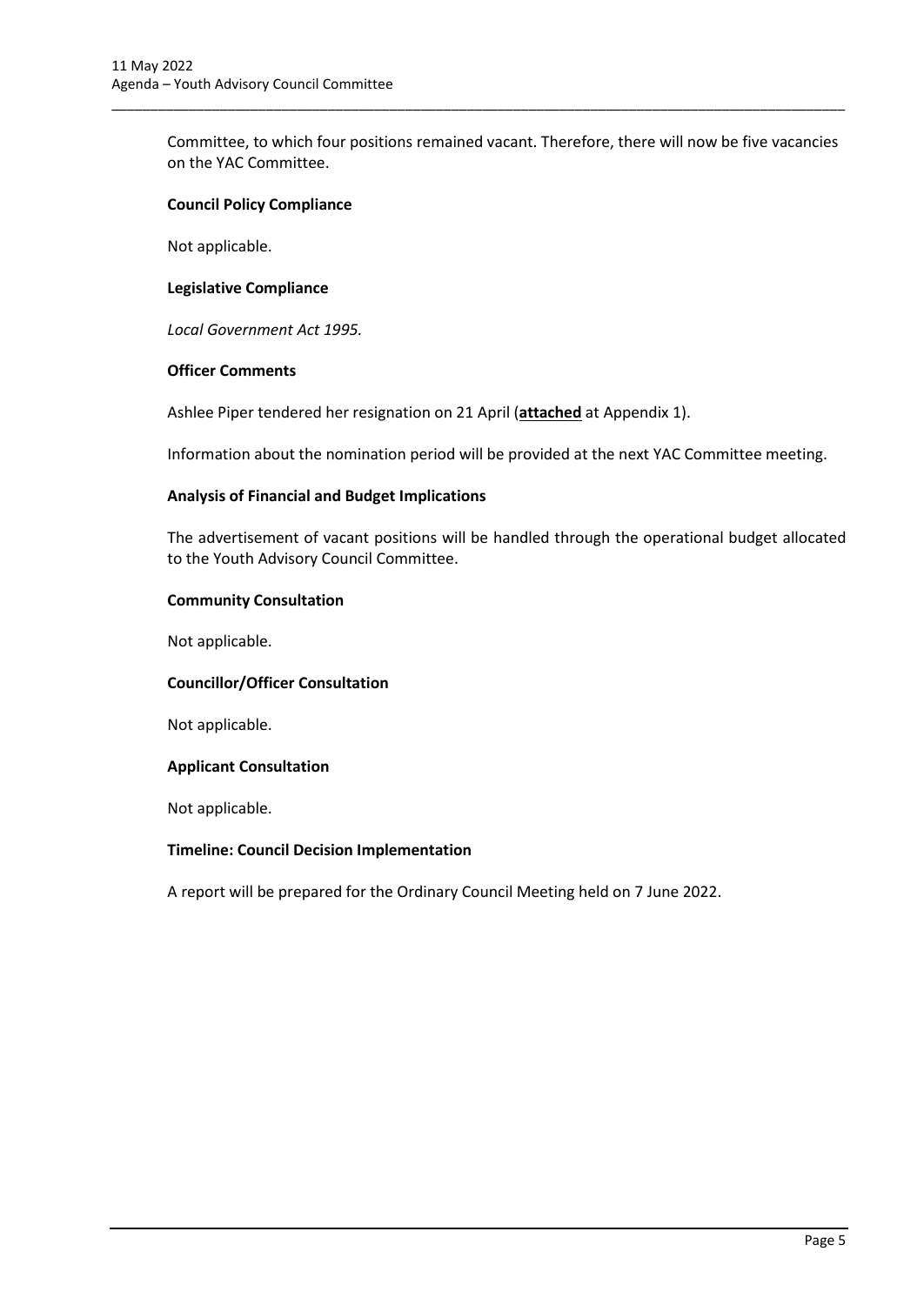#### <span id="page-8-0"></span>**10.2 Youth Precinct Name**

| <b>File Ref:</b>            | COB/526 and COB/1749                                    |                                                    |                             |  |
|-----------------------------|---------------------------------------------------------|----------------------------------------------------|-----------------------------|--|
| <b>Applicant/Proponent:</b> | Internal                                                |                                                    |                             |  |
| <b>Responsible Officer:</b> | Danika Stevenson, Senior Community Partnerships Officer |                                                    |                             |  |
| <b>Responsible Manager:</b> | Elizabeth Denniss, Manager Community Connection         |                                                    |                             |  |
| <b>Executive:</b>           | Gary Barbour, Director Sustainable Communities          |                                                    |                             |  |
| <b>Authority/Discretion</b> | ⊠<br>Advocacy                                           |                                                    | Review                      |  |
|                             | Executive/Strategic                                     |                                                    | Quasi-Judicial              |  |
|                             | Legislative                                             |                                                    | <b>Information Purposes</b> |  |
| <b>Attachments:</b>         |                                                         | Confidential Appendix CRUSC-1: Youth Precinct Name |                             |  |
|                             | Appendix 2: Youth Precinct Engagement Project Plan      |                                                    |                             |  |
|                             | Appendix 3: Youth Precinct Stakeholder Analysis         |                                                    |                             |  |

\_\_\_\_\_\_\_\_\_\_\_\_\_\_\_\_\_\_\_\_\_\_\_\_\_\_\_\_\_\_\_\_\_\_\_\_\_\_\_\_\_\_\_\_\_\_\_\_\_\_\_\_\_\_\_\_\_\_\_\_\_\_\_\_\_\_\_\_\_\_\_\_\_\_\_\_\_\_\_\_\_\_\_\_\_\_\_\_\_\_\_\_\_\_\_

#### **Summary**

The purpose of this report is for the Youth Advisory Council Committee to present the recommended name for the Youth Precinct for endorsement by Council.

#### **Executive Recommendation**

That the Youth Advisory Council (YAC) Committee:

1. Endorse the name (**attached** at Confidential Appendix CRUSC-1) as the official name for the Youth Precinct.

2. Recommend to Council that the name be adopted as the name for the Youth Precinct and unveiled at the facility's opening event.

*Voting Requirement: Simple Majority* 

#### **Strategic Relevance**

| Theme 1       | Our community and culture.                                                      |
|---------------|---------------------------------------------------------------------------------|
| Goal          | A safe, healthy and cohesive community, with a rich cultural life, and          |
|               | supportive social environment.                                                  |
| Objective 1.4 | Arts, culture, heritage and events that enrich our understanding and            |
|               | enjoyment of life, celebrate our identity and bring the community<br>together.  |
| Objective 1.6 | A community that provides for the particular needs of the young and the<br>old. |

#### **Regional Impact Statement**

The Youth Precinct will become a destination park and drawcard for locals and tourists alike. The precinct is a central location for young people to socialise and interact with other young people in the Bunbury Geographe region. The name uses Noongar language which is the local language of traditional owners.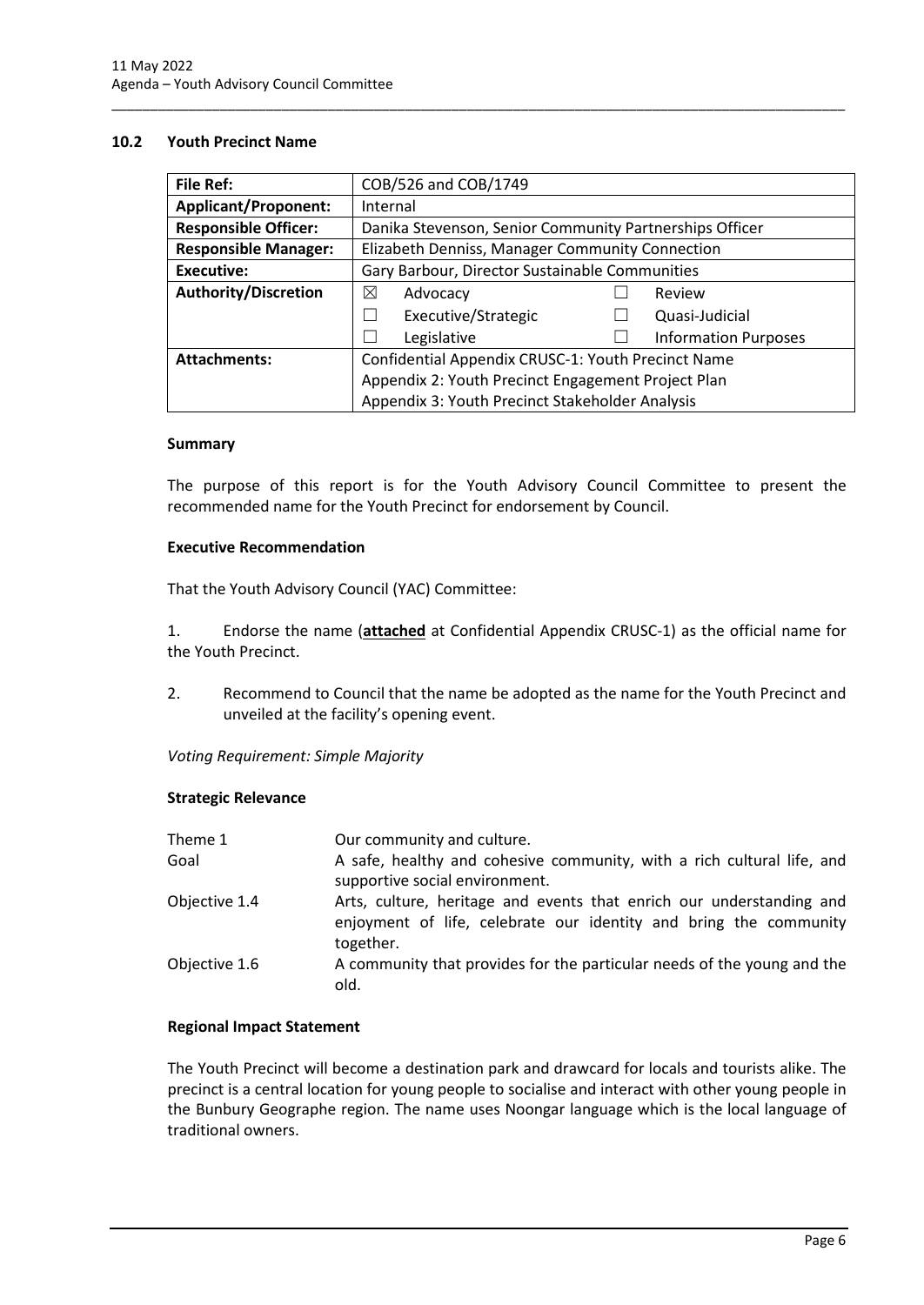#### **Background**

The YAC was appointed as the Steering Committee for the community engagement portion of the Youth Precinct at the 16 April 2019 Ordinary Council Meeting (Council Decision 034/19), with informal discussions identifying the naming of the Youth Precinct as a key community engagement project.

\_\_\_\_\_\_\_\_\_\_\_\_\_\_\_\_\_\_\_\_\_\_\_\_\_\_\_\_\_\_\_\_\_\_\_\_\_\_\_\_\_\_\_\_\_\_\_\_\_\_\_\_\_\_\_\_\_\_\_\_\_\_\_\_\_\_\_\_\_\_\_\_\_\_\_\_\_\_\_\_\_\_\_\_\_\_\_\_\_\_\_\_\_\_\_

The Youth Precinct began construction in September 2021 and is anticipated for completion in mid-June 2022.

#### **Council Policy Compliance**

*Naming Convention Council Policy.* 

#### **Legislative Compliance**

*Local Government Act 1995.* 

#### **Officer Comments**

The City developed a community engagement plan (**attached** at Appendix 2) which included identifying key stakeholders and their level of involvement in this project (**attached** at Appendix 3) to ensure the name resonated across all stakeholders and user groups

The process began with research into the history of the area and stories from local Elders as well as identifying the three key stakeholder pillars – youth, skateboarding and Aboriginal community. There was a strong focus on continually looping back to stakeholders and providing meaningful engagement rather than a once-off consultation. This resulted in all stakeholders feeling connected and satisfied with the final name (**attached** at CRUSC-1).

The intention is to reveal the name at ribbon-cutting event (date TBC depending on completion date but estimated for mid-June) accompanied by storytelling about both the history and the engagement process.

The engagement process uncovered significant stories and history of the land, to which the team is hoping to capture and share in the opening events for the precinct. The engagement identified that an area of land within Luciana Park was land named "Didinup". Elders advised the name of the land was not to be changed and the Youth Precinct name would be an addition to the land name. It was agreed a plaque or sign would be displayed to highlight the traditional name given to the area.

#### **Analysis of Financial and Budget Implications**

Not applicable.

#### **Community Consultation**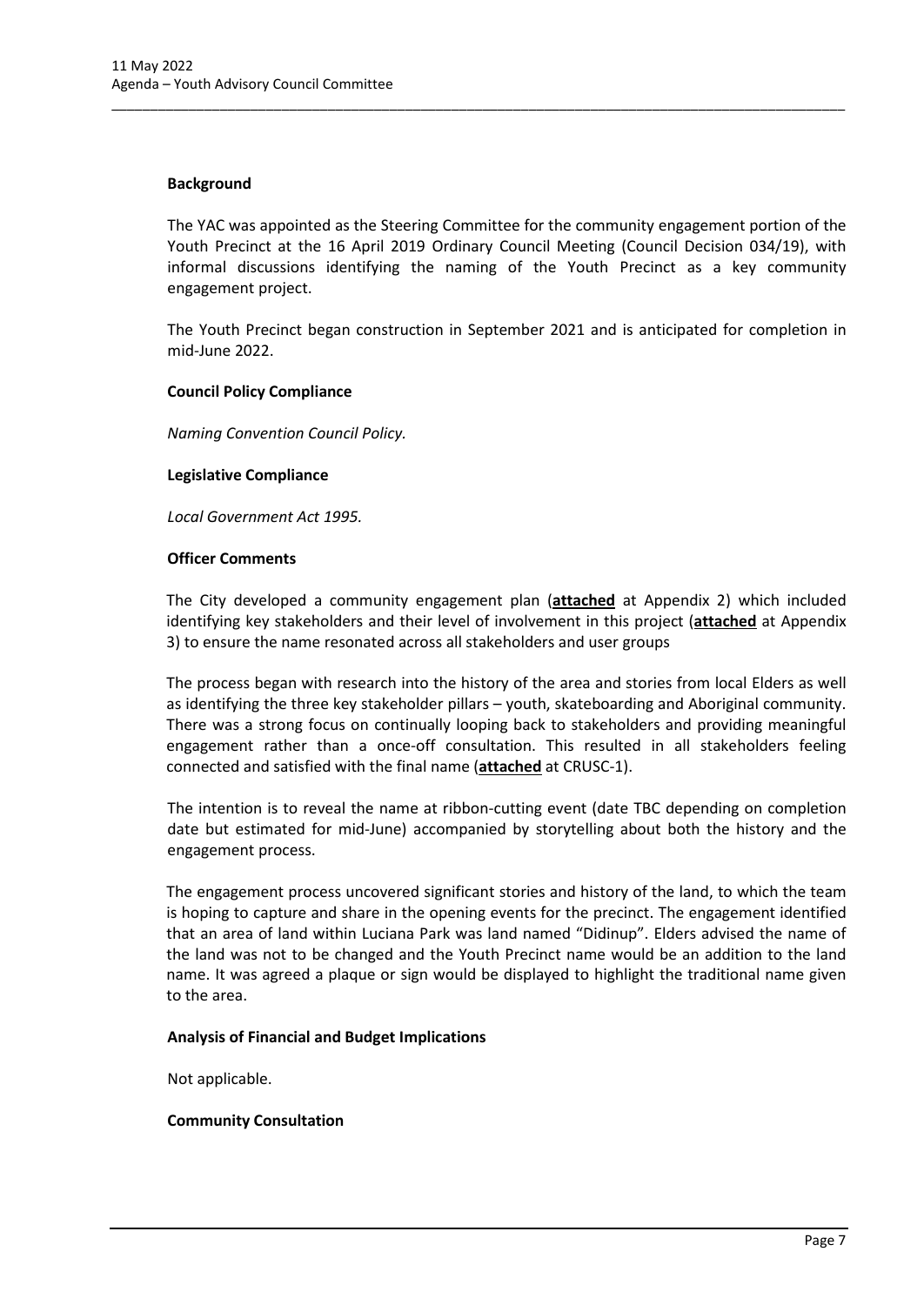The City developed a community engagement plan (**attached** at Appendix 2) and conducted a stakeholder analysis (**attached** at Appendix 3) to ensure the name resonated with community and was endorsed by key stakeholders.

\_\_\_\_\_\_\_\_\_\_\_\_\_\_\_\_\_\_\_\_\_\_\_\_\_\_\_\_\_\_\_\_\_\_\_\_\_\_\_\_\_\_\_\_\_\_\_\_\_\_\_\_\_\_\_\_\_\_\_\_\_\_\_\_\_\_\_\_\_\_\_\_\_\_\_\_\_\_\_\_\_\_\_\_\_\_\_\_\_\_\_\_\_\_\_

#### **Councillor/Officer Consultation**

Not applicable.

#### **Applicant Consultation**

Not applicable.

#### **Timeline: Council Decision Implementation**

A report will be prepared for the Ordinary Council Meeting held on 7 June 2022.